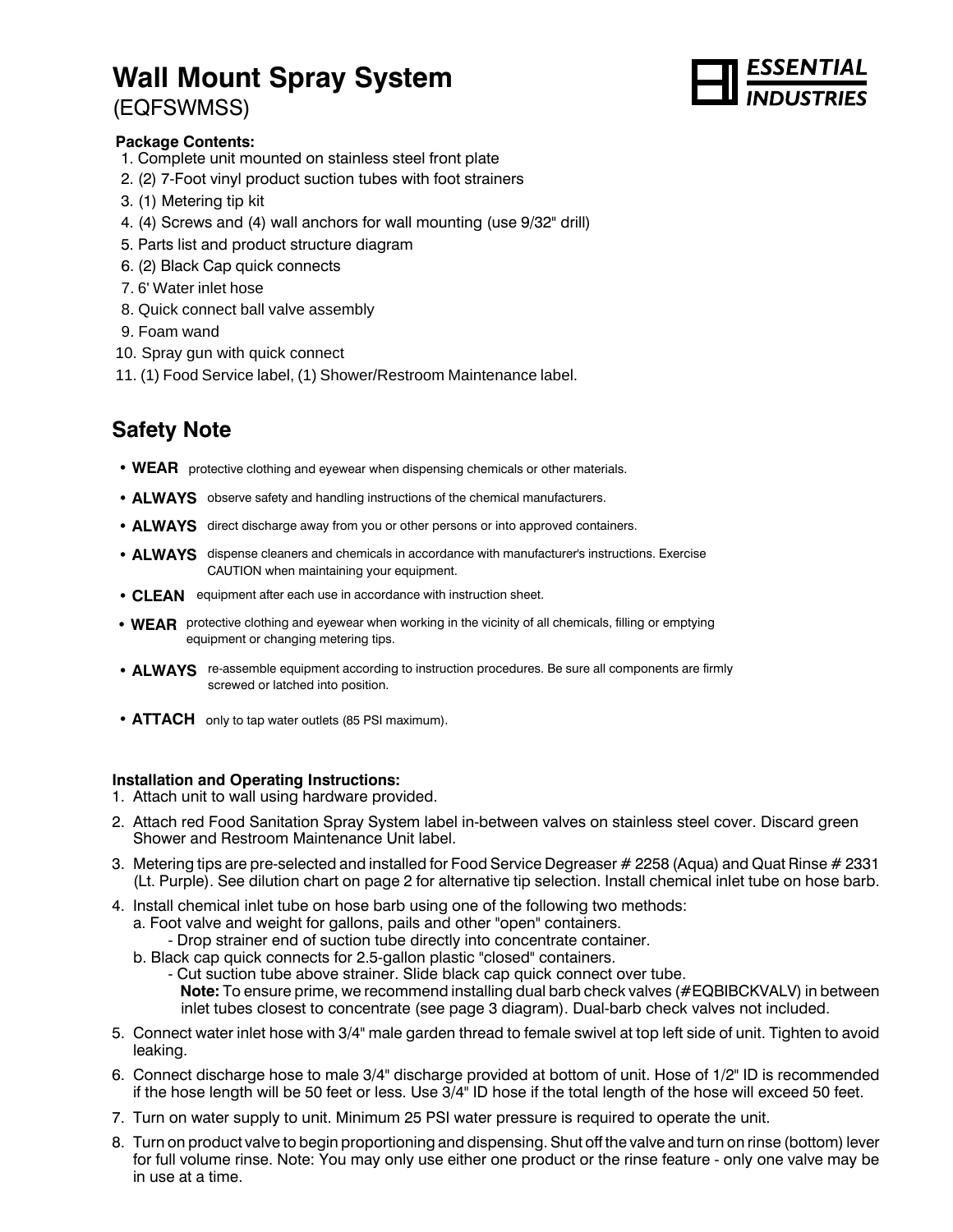### **PRODUCT DILUTION CHART**

| <b>Product</b>                  | <b>Dilution</b>                | Recommended<br>Tip                      |              | <b>APPROXIMATE DILUTIONS AT 40 PSI</b><br>FOR WATER-THIN PRODUCTS (1.0 CP) |                        |       |
|---------------------------------|--------------------------------|-----------------------------------------|--------------|----------------------------------------------------------------------------|------------------------|-------|
| Food Service Degreaser<br>#2258 | 1:170<br>1:128<br>1:96<br>1:64 | Aqua<br>Yellow<br><b>Brown</b><br>Green |              | <b>Orifice</b><br><b>Size</b>                                              | (Std. Drill<br>Number) | Ratio |
|                                 |                                |                                         | No Tip       | .187                                                                       | (3/16)                 | 3.5:1 |
|                                 |                                |                                         | Red          | .052                                                                       | (55)                   | 14:1  |
| Non-Corrosive Food              | 1:128                          | Yellow<br><b>Brown</b><br>Green         | <b>Blue</b>  | .040                                                                       | (60)                   | 24:1  |
| Degreaser #2259                 | 1:96<br>1:64                   |                                         | Tan          | .035                                                                       | (65)                   | 30:1  |
|                                 |                                |                                         | Green        | .028                                                                       | (70)                   | 45:1  |
|                                 | 1:64<br>1:32<br>1:20           | Green<br>Tan<br>Red                     | Orange       | .025                                                                       | (72)                   | 56:1  |
| Quick Suds #358                 |                                |                                         | <b>Brown</b> | .023                                                                       | (74)                   | 64:1  |
|                                 |                                |                                         | Yellow       | .020                                                                       | (76)                   | 90:1  |
|                                 |                                |                                         | Aqua         | .018                                                                       | (77)                   | 128:1 |
| Foaming Restroom &              | 1:64<br>1:32<br>1:20           | Tan<br>Red<br><b>Black</b>              | Purple       | .014                                                                       | (79)                   | 180:1 |
| Shower Cleaner #605             |                                |                                         | <b>Black</b> | .011                                                                       | (89)                   | 256:1 |
|                                 |                                |                                         | Pink         | .010                                                                       | (87)                   | 350:1 |
|                                 |                                |                                         | Lt. Purple   | .009                                                                       | (89)                   | 460:1 |
| Quat Rinse #2331                | 1:512                          | Lt. Purple                              |              |                                                                            |                        |       |

## **PARTS LIST (Refer to diagram)**

| Key # Part Number<br>Description |             |                                | Key # Part Number<br>Description |                       |                                      |
|----------------------------------|-------------|--------------------------------|----------------------------------|-----------------------|--------------------------------------|
|                                  | 238100      | Strainer washer                | 18                               | 328900                | Hose connector adapter               |
| 2                                | 276700      | Connector swivel(includes a,b) | 19                               | 133200                | Cross                                |
|                                  | a. 276701   | Swivel stem                    | 20                               | 10082900              | Compression fitting (includes a,b)   |
|                                  | b. 506502   | Swivel nut                     | a.                               | 10082905              | Body                                 |
| 3                                | 133000      | Branch tee                     |                                  | b. 10082906           | Compression nut                      |
| 4                                | 10041701    | Clamp                          | 21                               | 10082901              | Brass sleeve for tubing              |
| 5                                | 347900      | Tee                            | 22                               | 10082950              | Tube, cut                            |
| 6                                | 10075925    | Pipe plug                      | 23                               | 690014                | Metering tip kit                     |
| 7                                | 10084020    | Ball valve (includes a,b)      |                                  | 690003                | Purple tip                           |
|                                  | a. 133105   | Yellow handle sleeve           |                                  | 690016                | Aqua tip                             |
|                                  | b. 10084021 | Acorn nut for valve handle     | 24                               | 500814                | Chemical inlet tube                  |
| 8                                | 10067810    | Pipe nipple                    | 25                               | 509900                | Ceramic weight                       |
| 9                                | 440800      | 3.5 GPM eductor                | 26                               | 609600                | Foot strainer                        |
| 10                               | 10069270    | Check valve - Viton*           |                                  | <b>OPTIONAL:</b>      |                                      |
| EPDM available order # 10069271  |             | 27                             | 10076303                         | Dual barb check valve |                                      |
| 11                               | 506502      | Swivel nut                     |                                  |                       | (not included)                       |
| 12                               | 276800      | Swivel stem, short             | 28                               | <b>EQFSJUGFIT</b>     | Black cap quick connect (2 included) |
| 13                               | 604300      | Discharge elbow                |                                  | <b>NOT SHOWN:</b>     |                                      |
| 14                               | 2434-2      | Nut                            |                                  | 324900                | 6' water inlet hose                  |
| 15                               | 10084050    | Cover                          |                                  | 123                   | Quick connect ball valve assm.       |
| 16                               | 605400      | Hose hanger                    |                                  | 124                   | Foam wand                            |
| 17                               | 470100      | Hex nipple                     |                                  | 90022610              | Black gun w/male quick connect       |
|                                  |             |                                |                                  |                       |                                      |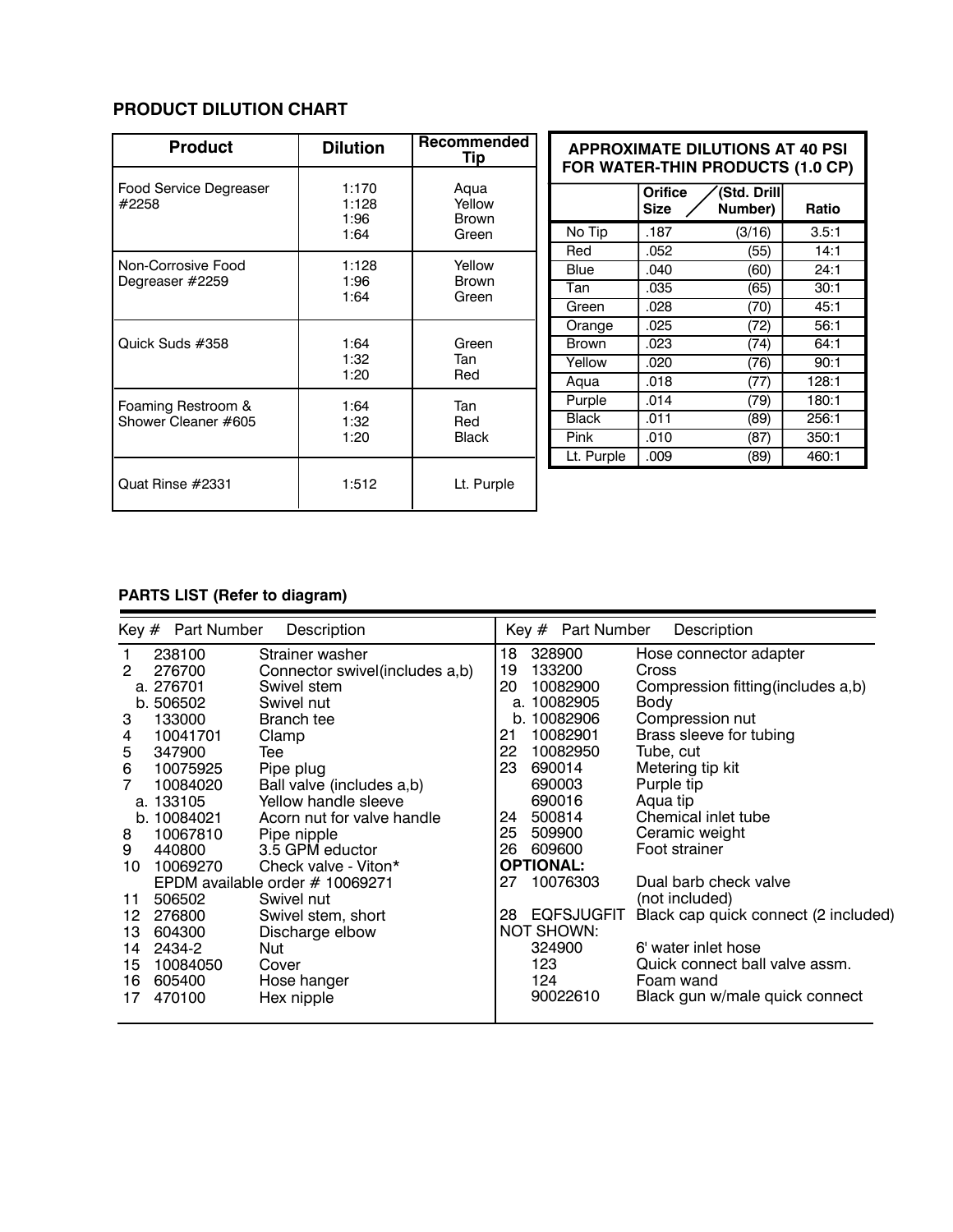**Wall Mount Spray System Parts Diagram:**